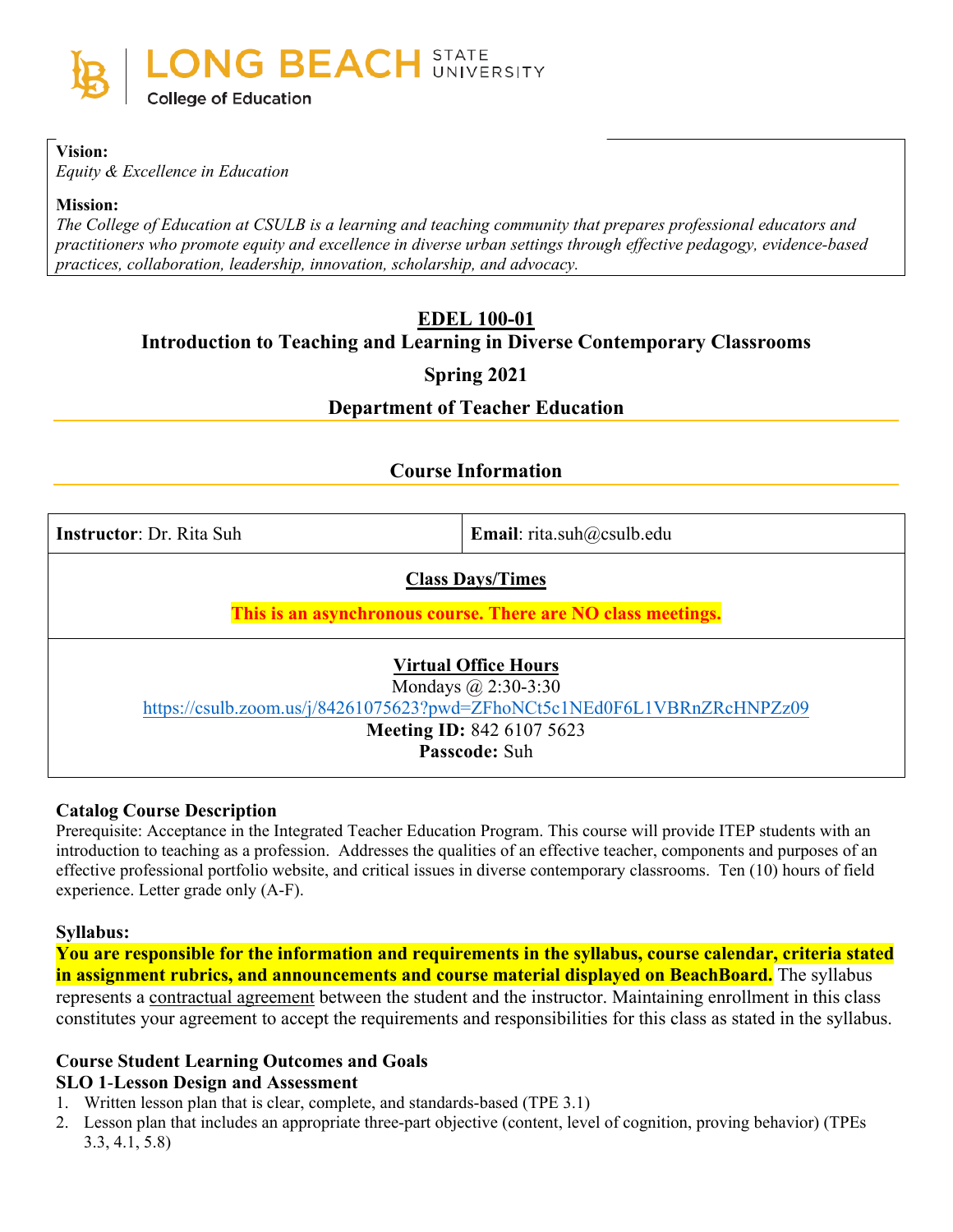- 3. Lesson plan that includes a formative assessment tool and clear plan for summative assessment that allows students to demonstrate mastery in a variety of ways (TPE 3.4, 5.1)
- 4. Lesson plan that includes a step-by-step approach to the instructional sequence, procedures aligned with the lesson objective and appropriate task analysis (TPE 4.4)
- 5. Include plans for engaging students, modeling, active participation, and checks for understanding (TPE 1.4, 1.8, 3.3, 4.7)
- 6. Lesson plan includes differentiated instruction (materials and/or proving behavior) for English Learners and at least one other identified subgroup at tiers 1 & 2 (TPE 1.4, 1.6, 3.5, 3.6, 4.4, 5.7, 5.8)
- 7. Lesson plan includes opportunities for students to actively think critically and work collaboratively (TPE 1.5, 4.6)
- 8. Lesson goals and instructional strategies are based on student learning needs (TPE 1.1, 3.2, 4.2)
- 9. Lesson plan incorporates appropriate and available technology (TPE 3.7, 3.8, 4.7, 4.8)

#### **SLO 2**-**Lesson Implementation and Assessment**

- 1. Lesson is taught in alignment with specified standards (TPE 4.3)
- 2. Objective/Learning Target is clearly communicated to all students (TPE 3.1, 3.2, 4.4)
- 3. Materials are prepared and utilized effectively (TPE 4.3)
- 4. Appropriate pacing is used to teach the lesson and monitor for student learning (TPE 1.5, 4.3, 4.4, 4.7)
- 5. A variety of questioning and active participation (overt and covert) strategies are used throughout the lesson (TPE 4.3)
- 6. The results of active participation strategies are used to make adjustments to the instruction (TPE 1.8, 5.1, 5.2)
- 7. Students are engaged in self-assessment (TPE 4.5, 5.3)
- 8. Uses appropriate wait time during questioning (1.5, 1.6)
- 9. Effectively implements appropriate and available technology (TPE 3.7, 3.8, 4.7, 4.8, 5.3)

#### **SLO 3**-**Classroom Management and Environment**

- 1. Teaches, reteaches, or reinforces rules, procedures, and routines (TPE 2.1, 2.2, 2.6)
- 2. Applies appropriate reinforcement techniques throughout the lesson (structure, approximation, extinction, consequences) (TPE 2.3, 2.5)
- 3. Effectively implements proactive and positive classroom management techniques (TPE 2.1, 2.3, 2.5, 2.6)
- 4. Implements appropriate strategies to maintain student motivation (TPE 1.3, 2.3, 2.5, 2.6)

#### **SLO 4**-**Professionalism**

- 1. Arrives on-time and prepared to engage in instruction (TPE 6.8)
- 2. Conducts regular reflection on performance (TPE 6.1)
- 3. Establishes professional learning goals (TPE 6.3)
- 4. Learns to communicate effectively and collaborate with all stakeholders (other teachers, administrators, support staff, parents, community members) (TPE 6.4)
- 5. Models ethical conduct of teaching professionals, including use of technology and digital media (TPE 6.5, 6.6)
- 6. Learns how to engage with parents (TPE 1.2, 2.6, 5.5, 6.4) activity: how to show parents how to do a read-aloud

# **Required Text**

\*Griffin, S.A. & Suh, R. (2021). Introduction to education: Establishing equitable learning opportunities for all students. Great River Learning. ISBN#: 9781644965856

*\*This text will be available digitally as a "Day One Digital Access" on the first day of class. The text must be accessed via BeachBoard, and by the add/drop deadline. You will have the opportunity to purchase the digital text for a significantly reduced price.*

# **Mode of Delivery and Communication Requirements**

#### **Mode of Delivery and Technical Requirements**

**This course is completely asynchronous which means that there will be no Zoom sessions.** All documents for the semester have been posted on BeachBoard. Asynchronous classes allow you to work on your own time and at your own pace, as long as you adhere to posted deadlines. Self-motivated and disciplined students can thrive in this learning environment. Each participant must be willing to take a proactive approach to learning. Your professor is the facilitator for the class.

To access this course on BeachBoard, students will need access to the Internet and a supported web browser (Safari, Google Chrome or Firefox). Log in to [BeachBoard](https://bbcsulb.desire2learn.com/) with your CSULB Campus ID and BeachID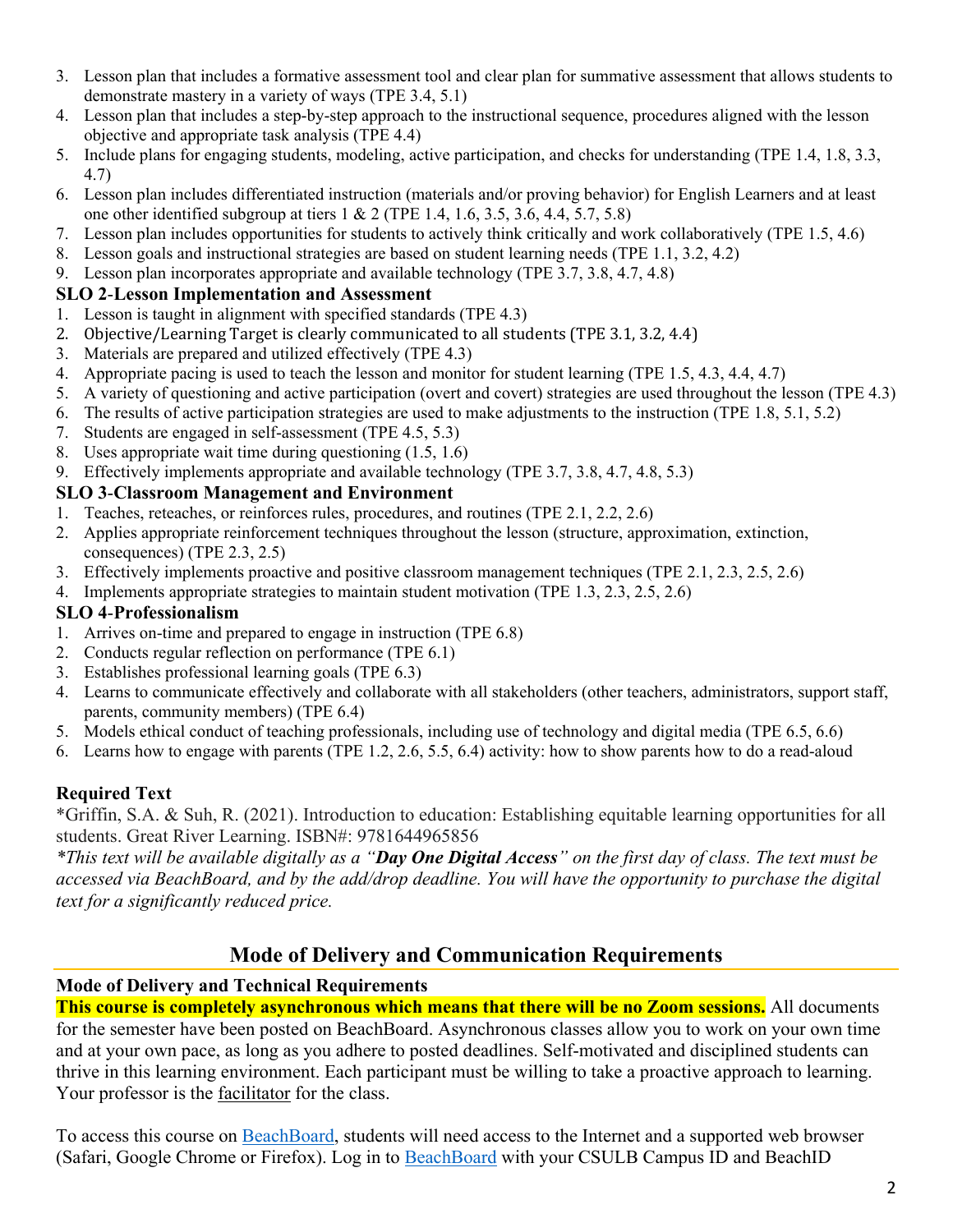password. Once logged in, you will see the course listed in the My Courses widget; click on the title to access the course. To access Zoom, first [install the latest version](https://zoom.us/download) of the Zoom app on your device. Use the link provided and/or sign in using your CSULB Campus ID and BeachID password via Single Sign On to create or join a Zoom session. If students need technical assistance during the course or would like to report a technical issue with BeachBoard or Zoom, they should contact the [Technology Help Desk.](https://www.csulb.edu/academic-technology-services/academic-technology-resources-for-students) **Please do not email the instructor with technology issues.**

The university is expected to provide an in-person computer lab in the University Student Union during 2020- 21 and the opportunity to borrow laptops and/or wi-fi hotspots, if needed. The university will send communications directly to students regarding accessing these resources.

#### **Course Communication**

- **Please do not** email the instructor or classmates through BeachBoard; messages will go to a spam folder. Send emails directly through your browser.
- When contacting the instructor, **include the title and section of the course** you are inquiring about. Be sure to use professional language for all correspondence (For example: *Dear Professor Suh, My name is and I am enrolled in class/section number. I have a question about*  $\qquad \qquad .)$  **When**

#### **emailing, you are required to use your CSULB account.**

• We will use BeachBoard to make announcements, communicate information, post assignments and corresponding due dates, and discuss course-related topics. Please note: It is the student's responsibility to *check BeachBoard a minimum of twice per week*, as it will contain important information about upcoming class assignments, activities, and other elements of the course. Students should also be sure to check their CSULB email accounts a minimum of twice per week to receive important communications about the course from the instructor or other enrolled students.

#### **Textbook Support**

If you encounter technical issues with the textbook, open the "**Textbook Support**" document in BeachBoard for specific directions.

# **Course Policies and Services**

# **Plagiarism/Academic Integrity Policy**

There is zero tolerance for cheating, plagiarism, or any other violation of academic integrity in this course. Work submitted is assumed to be original unless your source material is documented using proper citations. Using the ideas or words of another person, even a peer or a web site, as if it were your own, constitutes plagiarism. It is your responsibility to review the University policy on [Cheating and Plagiarism](http://catalog.csulb.edu/content.php?catoid=5&navoid=369#cheating-and-plagiarism) that governs your participation in courses at CSULB.

# **University Withdrawal Policy**

Class withdrawals during the final 3 weeks of instruction are not permitted except for a very serious and compelling reason such as accident or serious injury that is clearly beyond the student's control and the assignment of an Incomplete grade is inappropriate (see [Grades\)](http://www.csulb.edu/depts/enrollment/student_academic_records/grading.html). Application for withdrawal from CSULB or from a class must be filed by the student [online,](https://www.csulb.edu/student-records/dropping-and-withdrawing) whether or not the student has ever attended the class; otherwise, the student will receive a grade of "WU" (unauthorized withdrawal) in the course. View the CSULB guidelines on [Dropping and Withdrawal](https://www.csulb.edu/student-records/dropping-and-withdrawing#:%7E:text=Policy,after%20separation%20from%20the%20university.) for more detailed information.

# **Special Needs Accommodations**

Students with a disability or medical restriction who are requesting a classroom or academic accommodation should contact the Bob Murphy Access Center (BMAC) located in the Student Success Center, #110, or by phone at 562-985-5401 or via email at *[BMAC@csulb.edu](mailto:BMAC@csulb.edu)*. The BMAC will work with the student to identify a reasonable accommodation in partnership with appropriate academic offices and medical providers. We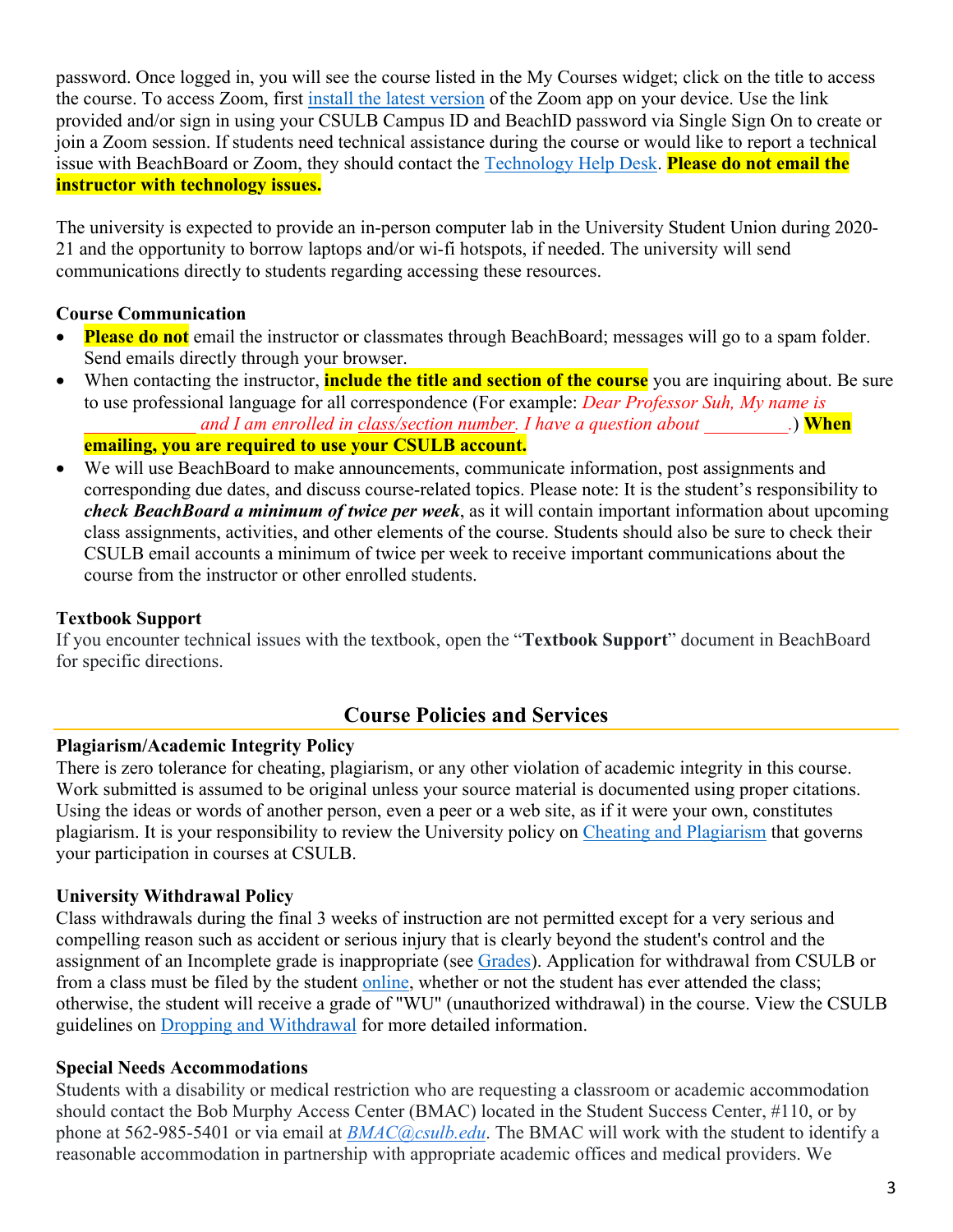encourage students to reach out to BMAC as soon as possible. It is the student's responsibility to notify the instructor in advance of the need for accommodation related to a university-verified disability. If you require accommodations you must advise the instructor on the first day of class.

#### **Student Support Services**

The Division of Student Affairs has prepared a helpful guide, [Student Resources During COVID-19.](https://rb.gy/ql7w8j) A full list of student support services is also available on the [Programs and Services](http://web.csulb.edu/divisions/students/programs.html) website. All units and programs are offering services, primarily in a virtual format; visit individual websites for up-to-date contact information.

Students who are facing challenges resulting in housing and/or food insecurity are urged to contact the [Basic](http://web.csulb.edu/divisions/students/basic_needs_program/index.html)  [Needs Program.](http://web.csulb.edu/divisions/students/basic_needs_program/index.html) Students may also email [supportingstudents@csulb.edu](mailto:supportingstudents@csulb.edu) or call (562)985-2038*.*

# **Course Components and Grading**

#### **S4 @ The Beach**

- ALL credential candidates are required to log their fieldwork hours on  $S4@$  The Beach. Due to the pandemic, we will use alternative assignments (creating an E-Portfolio) to meet the requirements.
- Information on how to complete the time log can be found on the Office of Clinical Practice website at [www.csulb.edu/ocps4.](http://www.csulb.edu/ocps4)
- **Please note: Students will not receive credit for this class without the completed S4 Verification. Falsifying information on the Verification Forms will result in failing the class and referral to the Department Chairperson.**

#### **Assignment Expectations and Late Work/Make-up Policy**

- All assignments that are uploaded to Dropbox must be in Microsoft Word or PDF.
- All assignments, except Textbook Chapter Assignments, are to be uploaded to BeachBoard except when otherwise indicated.
- The instructor is more than willing to clarify any questions about assignment criteria.
- Partial or off-topic assignments will not be accepted for grading.
- **\*\*LATE WORK WILL NOT BE ACCEPTED\*\***
- All assignments are **due Fridays @ 11:59pm** of the corresponding week**.**

# **DESCRIPTION OF ASSIGNMENTS**

# **"Getting to Know My Group" Assignment**

The purpose of this assignment is to build meaningful connections with others in our course so they can become resources for you throughout this semester. Your group members will be ones you rely on to ask questions and provide feedback on any assignments/activities. This assignment can be conducted via emails, discussion/chat forums, or any video conferencing app (Zoom, Google Duo, FaceTime, etc.).

# **Textbook Chapter Assignments**

Each chapter includes surveys, reflections, and/or activities. Students will receive full credit for each chapter (5 points per chapter) if ALL assignments are completed and meet the criteria as stated in the chapter. Incomplete assignments or assignments that don't meet the criteria will receive zero points.

# **E-Portfolio Website**

After reading each chapter you will contribute to your own E-Portfolio website. You will submit your website by pasting the link in a document and uploading the document to BeachBoard's Dropbox. \*Further instructions are in the textbook's Appendix A, Appendix B, and in BeachBoard's "Important Documents" folder.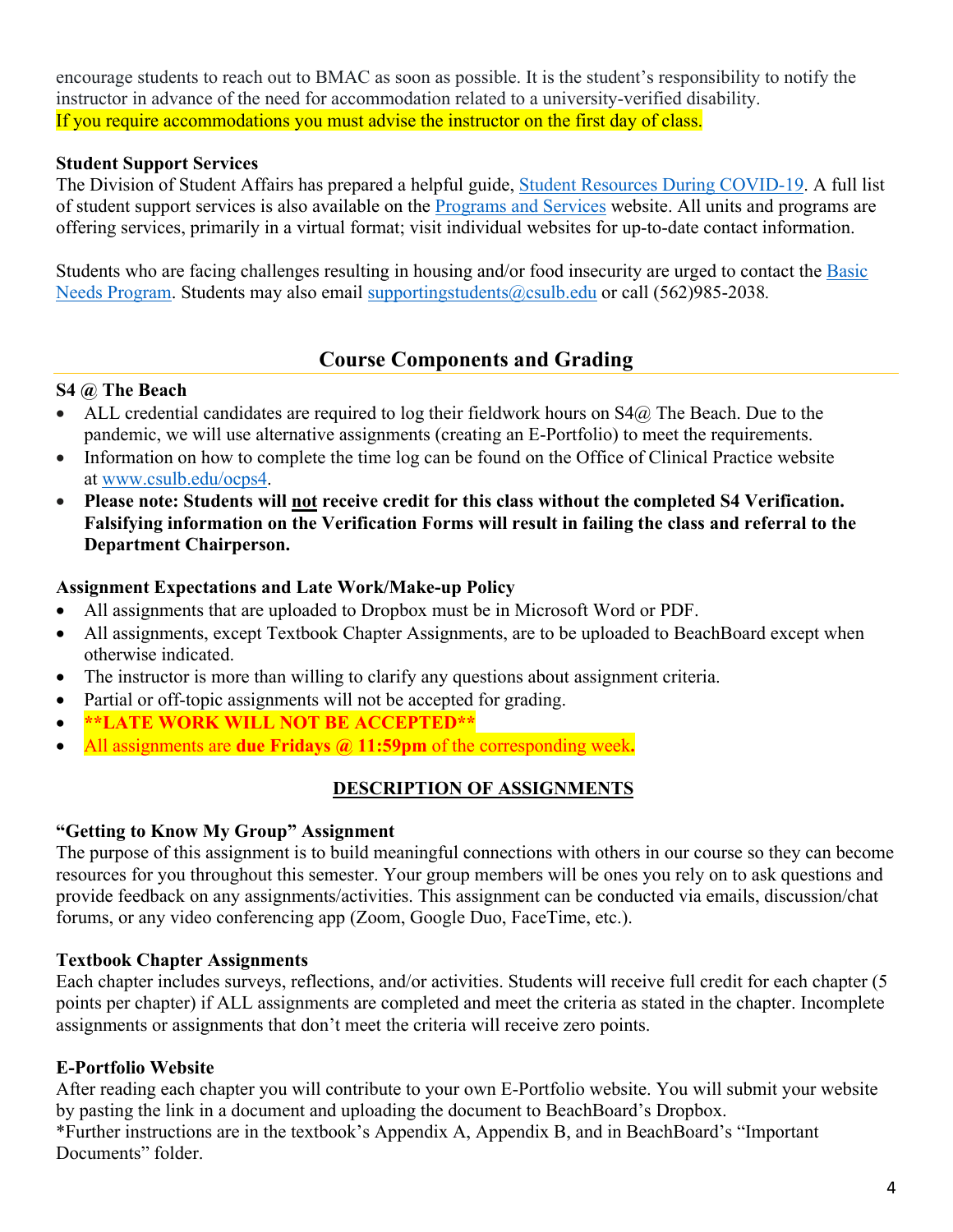#### **Fieldwork Assignment (Alternative Assignment):**

In response to the global pandemic, this course has been modified. Instead of working with a small group of students, you will complete *Alternative Assignments* (completing each tab in your E-Portfolio). Detailed descriptions of each lesson will be at the end of each chapter in the textbook.

| <b>Field Experience Alternative Assignment Equivalency Hours</b> |        |  |
|------------------------------------------------------------------|--------|--|
| "Home" "Conclusion" and "Contact" tabs in E-Portfolio            |        |  |
| "Effective Educators" tab in E-Portfolio                         |        |  |
| "Classroom Ecology" tab in E-Portfolio                           |        |  |
| "Social and Emotional Well-Being" tab in E-Portfolio             |        |  |
| "Equitable Learning Practices" tab in E-Portfolio                |        |  |
| "English Language Learners" tab in E-Portfolio                   |        |  |
| "Learning and Physical Differences" tab in E-Portfolio           |        |  |
| "Advanced Learners" tab in E-Portfolio                           |        |  |
| "Gender Differences and LGBTQ+" tab in E-Portfolio               |        |  |
| "Subject Matter" tab in E-Portfolio                              | 1 hour |  |
| <b>Total Hours:</b>                                              |        |  |

#### **Grading**

| <b>Assignment Description</b>                                                                       |     |
|-----------------------------------------------------------------------------------------------------|-----|
| <b>Syllabus Scavenger Hunt</b>                                                                      |     |
| "Getting to Know My Group" Assignment                                                               | 10  |
| <b>Textbook Chapter Assignments:</b> Surveys, Reflections, and/or Activities (5 points per chapter) | 55  |
| <b>E-Portfolio Website:</b>                                                                         |     |
| • Week 1: "Home" page completion (5 points)                                                         |     |
| • Week 8: E-Portfolio review (10 points)                                                            |     |
| • Week 14: E-Portfolio is completed (10 points)                                                     |     |
| Fieldwork Assignment: Submit fieldwork hours to S4 $\omega$ The Beach, then upload confirmation     |     |
| page to Dropbox. Students will not receive credit for this class without the completed S4           |     |
| Verification.                                                                                       |     |
| <b>TOTAL</b>                                                                                        | 100 |

#### **Grading Scale**

| $100 - 90$ Points $=$  |         | $\overline{A}$ | Mastery of the relevant course standards.                   |
|------------------------|---------|----------------|-------------------------------------------------------------|
| $89 - 80$ Points $=$   |         | $R_{\perp}$    | Above average proficiency of the relevant course standards. |
| $79 - 70$ Points $=$ C |         |                | Satisfactory proficiency of the relevant course standards.  |
| $69 - 60$ Points $=$   |         | $\overline{D}$ | Partial proficiency of the relevant course standards.       |
| $59 - 0$ Points        | $=$ $F$ |                | Little or no proficiency of the relevant course standards.  |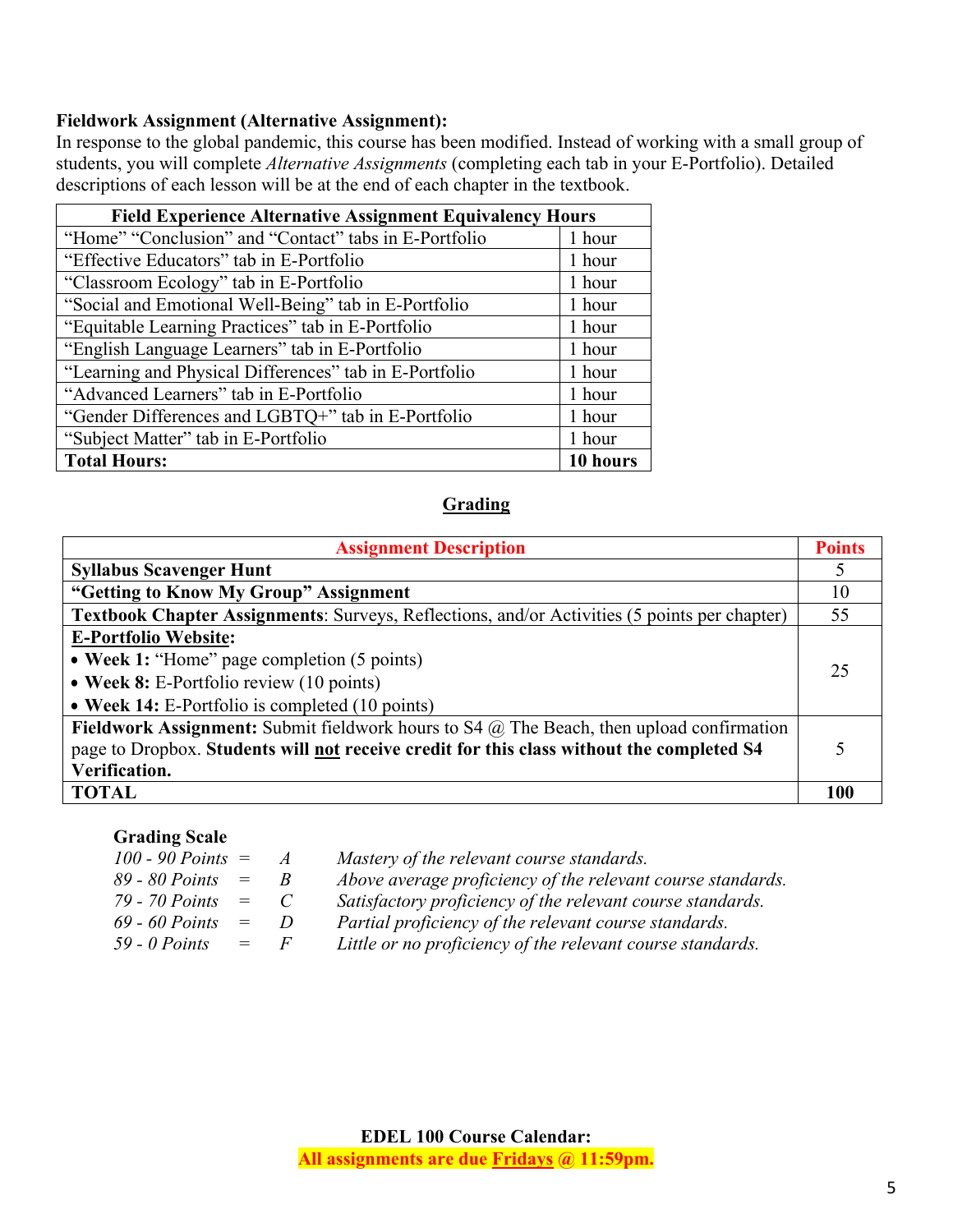# **\*\*LATE WORK WILL NOT BE ACCEPTED\*\***

| Week                   | <b>Course Topics</b>                                       | <b>Assignments</b>                                             |  |  |  |
|------------------------|------------------------------------------------------------|----------------------------------------------------------------|--|--|--|
|                        | Welcome!                                                   |                                                                |  |  |  |
| $W-1$                  | 1. Review syllabus                                         |                                                                |  |  |  |
| $1/19 - 1/22$          | 2. Read files in BeachBoard's "Important Documents" folder |                                                                |  |  |  |
|                        | 3. Read Appendix A and Appendix B in textbook              |                                                                |  |  |  |
|                        | *"Syllabus Scavenger Hunt" due to Dropbox                  |                                                                |  |  |  |
|                        |                                                            | *E-Portfolio: Complete the "Home" page                         |  |  |  |
|                        | Ch. 1:                                                     | DUE:                                                           |  |  |  |
| $W-2$                  | Qualities of Effective                                     | *Read Ch. 1 and complete all assignments in the chapter        |  |  |  |
| $1/25 - 1/29$          | Teachers in Diverse                                        | *E-Portfolio: Complete your "Effective Educators" tab.         |  |  |  |
|                        | Classrooms                                                 | *Group assignments for "Getting to Know My Group" will be      |  |  |  |
|                        |                                                            | posted in BeachBoard.                                          |  |  |  |
| $W-3$                  | Ch 2:                                                      | DUE:                                                           |  |  |  |
| $2/1 - 2/5$            | <b>Classroom Ecology</b>                                   | *Read Ch. 2 and complete all assignments in the chapter        |  |  |  |
|                        |                                                            | *E-Portfolio: Complete the "Classroom Ecology" tab.            |  |  |  |
|                        |                                                            | DUE:                                                           |  |  |  |
| $W-4$                  | Ch. 3:                                                     | *Read Ch. 3 and complete all assignments in the chapter        |  |  |  |
| $2/8 - 2/12$           | Supporting Social and                                      | *E-Portfolio: Complete the "Social and Emotional Well-Being"   |  |  |  |
|                        | <b>Emotional Well-Being</b>                                | tab.                                                           |  |  |  |
|                        |                                                            | *"Getting to Know My Group" Assignment                         |  |  |  |
| $W-5$                  | Ch. 4:                                                     | DUE:                                                           |  |  |  |
| $2/15 - 2/19$          | Historical Structural and<br><b>Institutional Racism</b>   | *Read Ch. 4 and complete all assignments in the chapter        |  |  |  |
|                        | Ch. 5:                                                     | DUE:                                                           |  |  |  |
| $W-6$                  | <b>Conscious and Unconscious</b>                           | *Read Ch. 5 and complete all assignments in the chapter        |  |  |  |
| $2/22 - 2/26$          | <b>Bias</b>                                                |                                                                |  |  |  |
|                        | Ch. 6:                                                     | DUE:                                                           |  |  |  |
| $W-7$                  | <b>Instructional Approaches</b>                            | *Read Ch. 6 and complete all assignments in the chapter        |  |  |  |
| $3/1 - 3/5$            | for Cultural and Linguistic                                | *E-Portfolio: Complete the "Equitable Learning Practices" tab. |  |  |  |
|                        | Differences                                                |                                                                |  |  |  |
|                        | Ch. 7:                                                     | DUE:                                                           |  |  |  |
| $W-8$                  | <b>Instructional Approaches</b>                            | *Read Ch. 7 and complete all assignments in the chapter        |  |  |  |
| $3/8 - 3/12$           | for English Language                                       | *E-Portfolio: Complete the "English Language Learners" tab.    |  |  |  |
|                        | Learners                                                   | *Completed E-Portfolio tabs for Chapters 1-7.                  |  |  |  |
|                        | Ch. 8:                                                     | DUE:                                                           |  |  |  |
| $W-9$                  | <b>Instructional Approaches</b>                            | *Read Ch. 8 and complete all assignments in the chapter        |  |  |  |
| $3/15 - 3/19$          | for Students who have                                      | *E-Portfolio: Complete the "Learning and Physical              |  |  |  |
|                        | Learning and/or Physical                                   | Differences" tab.                                              |  |  |  |
|                        | <b>Differences</b>                                         |                                                                |  |  |  |
| $W-10$                 | Ch. 9:                                                     | DUE:                                                           |  |  |  |
| $3/22 - 3/26$          | <b>Instructional Approaches</b>                            | *Read Ch. 9 and complete all assignments in the chapter        |  |  |  |
|                        | for Students who are                                       | *E-Portfolio: Complete the "Advanced Learners" tab.            |  |  |  |
|                        | <b>Academically Advanced</b>                               |                                                                |  |  |  |
|                        |                                                            |                                                                |  |  |  |
| $W-11$<br>$3/29 - 4/2$ | <b>Spring Break – No Class</b>                             |                                                                |  |  |  |
|                        |                                                            |                                                                |  |  |  |
| $W-12$                 | Ch.10:                                                     | DUE:                                                           |  |  |  |
| $4/5 - 4/9$            | Inclusive Approaches for                                   | *Read Ch. 10 and complete all assignments in the chapter       |  |  |  |